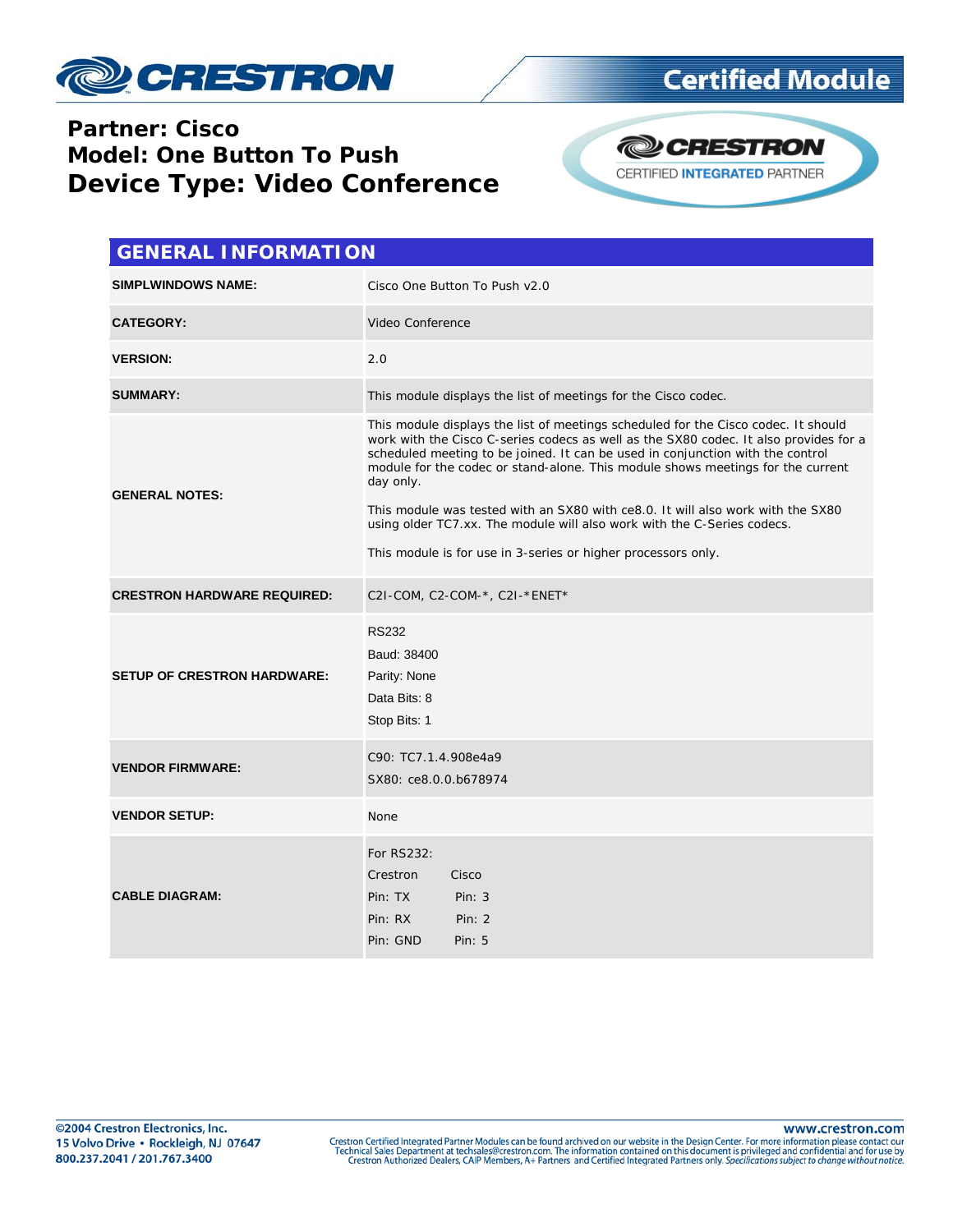

# **Certified Module**

### **Partner: Cisco Model: One Button To Push Device Type: Video Conference**



# 3-Series Straight Through





| <b>CONTROL:</b>                 |   |                                                                                                                                                                                                                                   |
|---------------------------------|---|-----------------------------------------------------------------------------------------------------------------------------------------------------------------------------------------------------------------------------------|
| Get Meetings                    | D | Pulse to download the current meeting list from the codec. This should be<br>pulsed after midnight each day to download the current day's meetings. If a<br>meeting is added this module will automatically download the meetings |
| <b>Clear Meetings</b>           | D | Pulse to clear the meetings in the local codec only. This will not delete the<br>meetings from the TMS server; it will only delete the meeting list on the codec<br>and on the Crestron.                                          |
| Refresh_Meeting_List_Display    | D | Pulse to display the meetings that have been downloaded from the Cisco<br>codec.                                                                                                                                                  |
| Display Times In 12 Hour Format | D | Hold high to display the meeting times in 12 hours format. Set low to display<br>the meeting times in 24 hour format.                                                                                                             |
| <b>Select Meeting</b>           | A | Analog input to select a meeting. Selecting a meeting will display details about<br>that meeting. Selecting the same meeting a second time will deselect the<br>meeting.                                                          |
| <b>Clear Selected Meeting</b>   | D | Pulse to deselect the selected meeting.                                                                                                                                                                                           |
| Join Meeting                    | D | Pulse to join the meeting being displayed on the Meeting_Can_Be_Joined *<br>outputs.                                                                                                                                              |
| Extend_Meeting_Yes/No           | D | Pulse to extend or not extend the meeting.                                                                                                                                                                                        |
| Hide_Extend_Meeting_Subpage     | D | Pulse to hide the extend meeting subpage.                                                                                                                                                                                         |
| From Cisco Codec Module         | S | Serial signal to be routed from the To_One_Button_To_Push_Module output<br>on the Cisco codec.                                                                                                                                    |

www.crestron.com Crestron Certified Integrated Partner Modules can be found archived on our website in the Design Center. For more information please contact our<br>Technical Sales Department at techsales@crestron.com. The information contain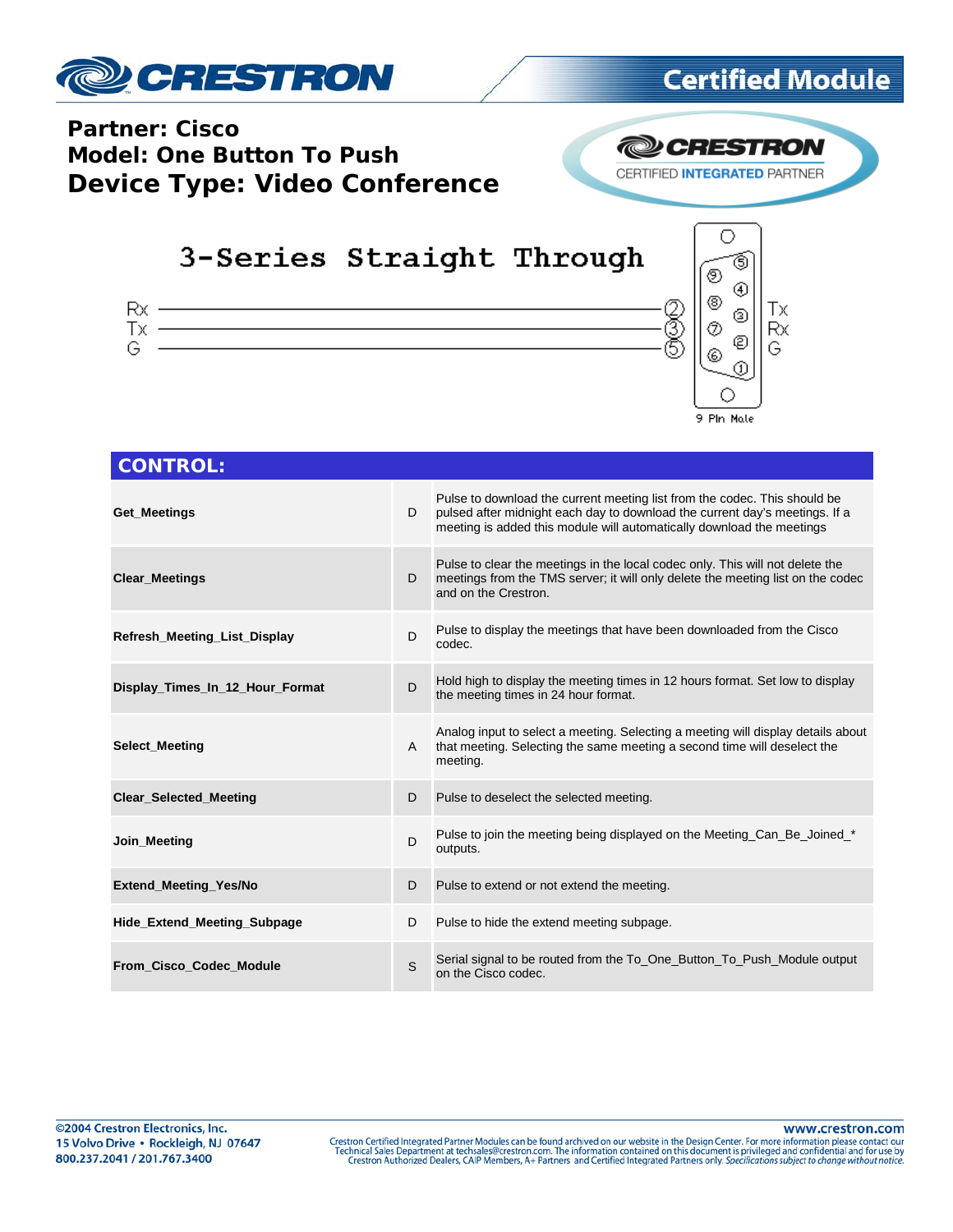

## **Partner: Cisco Model: One Button To Push Device Type: Video Conference**



**@CRESTRON** CERTIFIED INTEGRATED PARTNER

| <b>FEEDBACK:</b>                                                                               |   |                                                                                                                                                                                                                                                                                                                                                                                                                                                                         |
|------------------------------------------------------------------------------------------------|---|-------------------------------------------------------------------------------------------------------------------------------------------------------------------------------------------------------------------------------------------------------------------------------------------------------------------------------------------------------------------------------------------------------------------------------------------------------------------------|
| Get_Meetings_Is_Busy                                                                           | D | High to indicate that the module is downloading the meetings list.                                                                                                                                                                                                                                                                                                                                                                                                      |
| <b>Meeting List Count</b>                                                                      | A | Analog value indicating the number of meetings in the list.                                                                                                                                                                                                                                                                                                                                                                                                             |
| No_Meetings_Scheduled                                                                          | D | High to indicate that there are no meetings scheduled.                                                                                                                                                                                                                                                                                                                                                                                                                  |
| Meeting_<150>_ <name date="" description="" time=""></name>                                    | S | Serial signals indicating the name, description, time and date for each<br>meeting.                                                                                                                                                                                                                                                                                                                                                                                     |
| <b>Meeting Is Selected</b>                                                                     | D | High to indicate that a meeting is selected.                                                                                                                                                                                                                                                                                                                                                                                                                            |
| Selected_Meeting_End_Point_Count                                                               | A | Analog output indicating the number of end points to be displayed for the<br>selected meeting.                                                                                                                                                                                                                                                                                                                                                                          |
| Selected Meeting Is Joinable                                                                   | D | High to indicate that the selected meeting can be joined. This would<br>typically be used to enable the join button on the selected meeting<br>subpage.                                                                                                                                                                                                                                                                                                                 |
| Selected_Meeting_Is_In_Progress                                                                | D | High to indicate that the selected meeting is in progress. This would<br>typically be used to show the meeting progress bar on the selected<br>meeting subpage.                                                                                                                                                                                                                                                                                                         |
| Selected_Meeting_ <name description=""></name>                                                 | S | Serial signals indicating the name and description of the selected<br>meeting.                                                                                                                                                                                                                                                                                                                                                                                          |
| <b>Selected_Meeting_Time</b>                                                                   | S | Serial signal indicating the selected meeting's time. This will be a<br>combination of the start and end times until 10 minutes before the<br>meeting. i.e. "2:30 PM $-$ 3:00 PM". From 10 minutes before the meeting<br>until the meeting start time this will display the time left before the<br>meeting. i.e. "Starting in 10 minutes". At the start time this will display<br>"Starting now". While the meeting is in progress this will display "In<br>progress". |
| Selected_Meeting_ <start end="">_Time</start>                                                  | S | Serial signals indicating the start and end times for the selecte meeting.                                                                                                                                                                                                                                                                                                                                                                                              |
| Selected_Meeting_ <organizer <br="" webex_<url="">Number/Password/Host_Key&gt;&gt;</organizer> | S | Serial signals indicating the organizer, WebEx URL, WebEx number,<br>WebEx Password, and the WebEx host key for the selected meeting.                                                                                                                                                                                                                                                                                                                                   |
| Selected_Meeting_End_Point_<110>_Number                                                        | S | Serial signal indicating the end point number(s) for the selected meeting<br>to be dialed when the Join_Meeting input is pulsed.                                                                                                                                                                                                                                                                                                                                        |
| Selected_Meeting_Details_Count                                                                 | A | Analog signal indicating the number of lines to be displayed for the<br>selected meeting's details.                                                                                                                                                                                                                                                                                                                                                                     |
| Selected_Meeting_Details_ <data title="">_XSIG</data>                                          | S | Serial signals to be routed to XSIG signals. These will indicate the title<br>and data for each line in the selected meeting's details scrolling list.                                                                                                                                                                                                                                                                                                                  |

©2004 Crestron Electronics, Inc. 15 Volvo Drive · Rockleigh, NJ 07647 800.237.2041 / 201.767.3400

www.crestron.com

Crestron Certified Integrated Partner Modules can be found archived on our website in the Design Center. For more information please contact our<br>Technical Sales Department at techsales@crestron.com. The information contain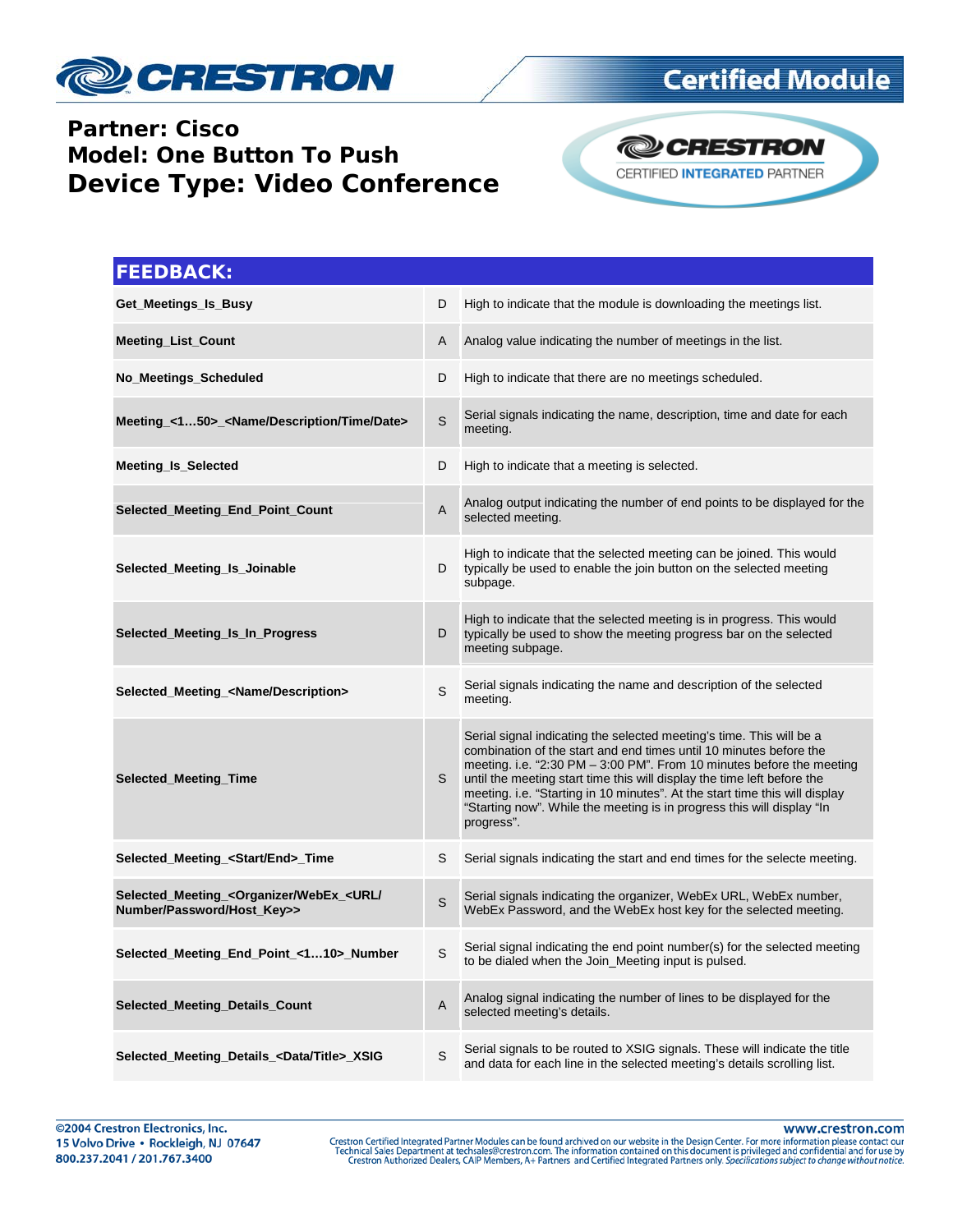

## **Certified Module**

## **Partner: Cisco Model: One Button To Push Device Type: Video Conference**



| Meeting_Can_Be_Joined                                                                                        | D | High to indicate that a meeting can be joined.                                                                                                                                                                                                                                          |
|--------------------------------------------------------------------------------------------------------------|---|-----------------------------------------------------------------------------------------------------------------------------------------------------------------------------------------------------------------------------------------------------------------------------------------|
| Meeting_Can_Be_Joined_End_Point_Count                                                                        | A | Analog output indicating the number of end points to be displayed for the<br>meeting that is ready to be joined.                                                                                                                                                                        |
| Meeting Can Be Joined <name description=""></name>                                                           | S | Serial signals indicating the name and description of the meeting that is<br>ready to be joined.                                                                                                                                                                                        |
| Meeting Can Be Joined Time                                                                                   | S | Serial signal indicating the time for the meeting that can be joined. This<br>will display the time left before the meeting. i.e. "Starting in 10 minutes".<br>At the start time this will display "Starting now". While the meeting is in<br>progress this will display "In progress". |
| Meeting_Can_Be_Joined_ <start end="">_Time</start>                                                           | S | Serial signals indicating the start and end times for the meeting that is<br>ready to be joined.                                                                                                                                                                                        |
| Meeting_Can_Be_Joined_ <organizer webex_<br=""><url host_key="" number="" password="">&gt;</url></organizer> | S | Serial signals indicating the organizer, WebEx URL, WebEx number,<br>WebEx Password, and the WebEx host key for the meeting that is ready<br>to be joined.                                                                                                                              |
| Meeting_Can_Be_Joined_End_Point_<br><110> Number                                                             | S | Serial signal indicating the end point number(s) for the meeting that is<br>ready to be joined to be dialed when the Join Meeting input is pulsed.                                                                                                                                      |
| Meeting Can Be Joined Details Count                                                                          | Α | Analog signal indicating the number of lines of details to be displayed for<br>the meeting that is ready to be joined.                                                                                                                                                                  |
| Meeting Can Be Joined Details <data title=""><br/>XSIG</data>                                                | S | Serial signals to be routed to XSIG signals. These will indicate the title<br>and data for each line to display in the scrolling list for the meeting that is<br>ready to be joined.                                                                                                    |
| Meeting Can Be Joined Is In Progress                                                                         | D | High to indicate that the meeting that is ready to be joined is in progress.<br>This would typically be used to show the meeting progress bar on the<br>meeting that is ready to be joined subpage.                                                                                     |
| <b>Current_Meeting_Progress_Bar</b>                                                                          | A | Analog value indicating the time into the meeting that is in progress. This<br>is to be routed directly to a gauge on a touch panel.                                                                                                                                                    |
| Show_Extend_Meeting_Subpage                                                                                  | D | High to indicate that the extend meeting subpage should be shown.                                                                                                                                                                                                                       |
| <b>Extend Meeting Body Text</b>                                                                              | S | Serial signal with the text to be displayed in the body of the extend<br>meeting subpage.                                                                                                                                                                                               |
| <b>To_Device</b>                                                                                             | S | Serial signal to be routed to the serial com port or to the TCP/IP client.                                                                                                                                                                                                              |

www.crestron.com Crestron Certified Integrated Partner Modules can be found archived on our website in the Design Center. For more information please contact our<br>Technical Sales Department at techsales@crestron.com. The information contain